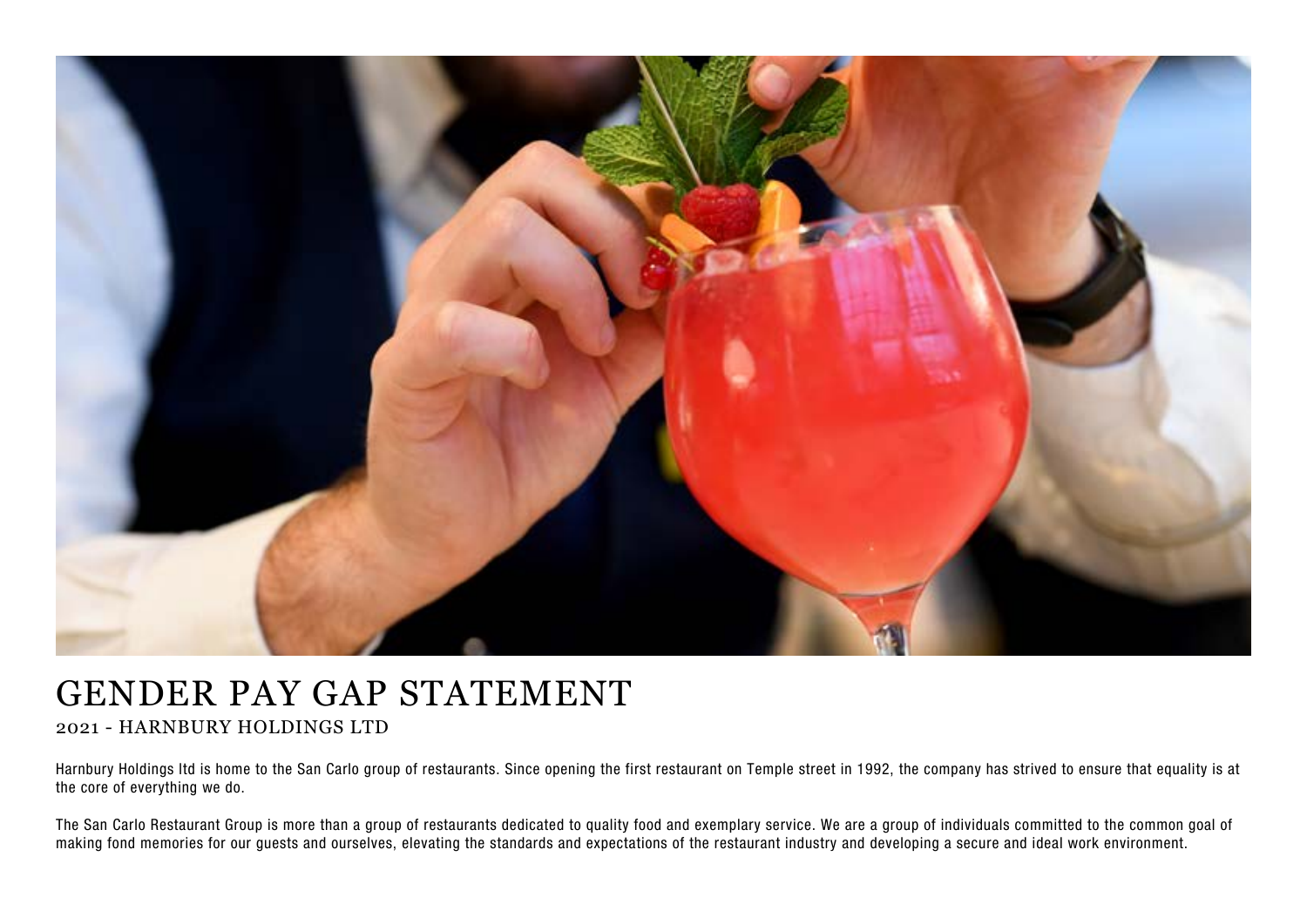

The Values we live by are embedded to the core of the company and those within it.

## MODESTY

Work toward achieving greatness but maintain humility.

INTEGRITY Use our best judgment; perform our work selflessly, honestly and caringly.

**RESPECT** Show respect for our peers, our supervisors, our industry and our guests.

# RESPONSIBILITY

Recognise and embrace the responsibility we have to our peers, our supervisors, our critics, our industry and ourselves to uphold the success we have achieved.

### CONSISTENCY

Maintain our standards of quality moment to moment, day to day and year after year.

## AWARENESS

Keep an open mind. Recognise innovation and realise inspiration, which will result in evolution and growth.

## INITIATIVE

Have the courage to take initiative and the conviction to follow through. Search for new ideas and means of improvement.

#### TRUST

Have the confidence that we are all looking out for each other's best interest.

## COLLABORATION

Work together to achieve results that are greater than those we can achieve alone.

### IMPACT

Make a positive difference in the experience of our guests and those around us.

## SUCCESS

Create fond memories for our guests and each other.